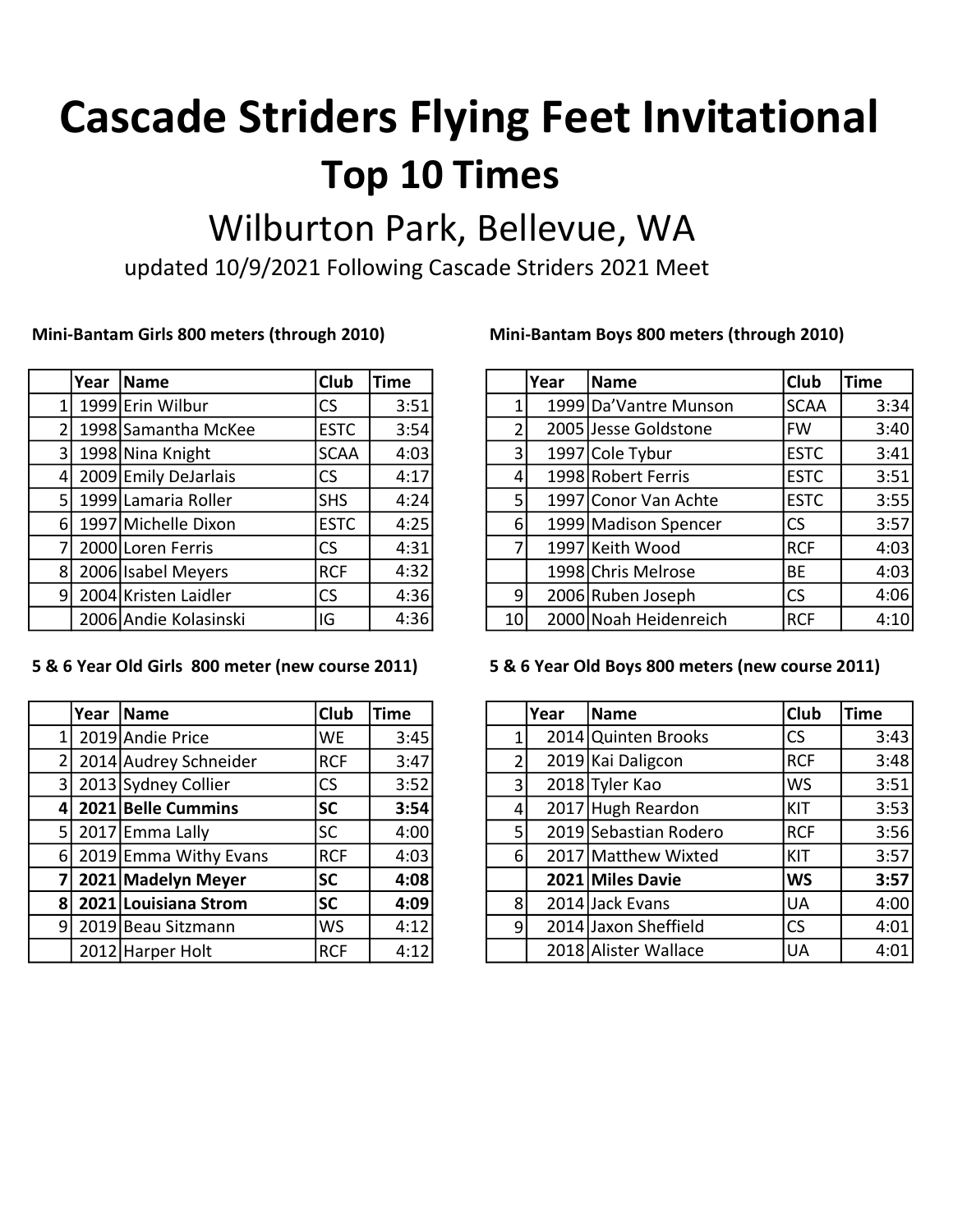|                | Year | Name                 | <b>Club</b> | <b>Time</b> |
|----------------|------|----------------------|-------------|-------------|
| 1              |      | 2006 Tatum Thornton  | <b>PRTC</b> | 6:54        |
| $\overline{2}$ |      | 2010 Jazmyn Stone    | <b>FW</b>   | 7:05        |
| 3              |      | 1999 Ariana Jones    | <b>SCAA</b> | 7:13        |
| $\overline{4}$ |      | 1999 Nina Knight     | <b>SCAA</b> | 7:14        |
| 5 <sub>l</sub> |      | 1997 Dana Dixon      | <b>CS</b>   | 7:18        |
|                |      | 2006 Kirsten Flindt  | <b>PRTC</b> | 7:18        |
| 71             |      | 2002 Alisa Poplawski | IG          | 7:20        |
|                |      | 2003 Kysa Johnson    | <b>CS</b>   | 7:20        |
| 9              |      | 2002 Leah Steele     | <b>RCF</b>  | 7:22        |
| 10             |      | 2003 Kendall Sahl    | <b>RCF</b>  | 7:24        |

### 7 & 8 Year Old Girls 2000 meters (new course 2011) 7 & 8 Year Old Boys 2000 meters (new course 2011)

|                 | Year | Name                     | <b>Club</b> | <b>Time</b> |
|-----------------|------|--------------------------|-------------|-------------|
| 1               |      | 2018 Abigail Wallace     | <b>UA</b>   | 8:54        |
| $\overline{2}$  |      | 2012 Faith Martinez      | SU          | 9:19        |
| 3               |      | 2017 Corrine Hudders     | <b>RCF</b>  | 9:24        |
| 4               |      | 2021 M. Rodriguez-Villen | <b>RCF</b>  | 9:29        |
| 5               |      | 2018 Paetyn Price        | KIT         | 9:33        |
| 6               |      | 2021 Beau Berry          | MI          | 9:34        |
| 7               |      | 2019 Grace Gilson        | <b>CNW</b>  | 9:35        |
| 8               |      | 2021 Beau Sitzmann       | <b>WS</b>   | 9:36        |
| 9               |      | 2012 Taylor Nichols      | <b>RCF</b>  | 9:43        |
| 10 <sub>l</sub> |      | 2012 Claudia Wolf        | CS          | 9:47        |

### Sub-Bantam Girls 1500 meters (through 2010) Sub-Bantam Boys 1500 meters (through 2010)

|                | Year | <b>Name</b>          | Club        | <b>Time</b> |                 | Year | <b>Name</b>                | Club        | <b>Time</b> |
|----------------|------|----------------------|-------------|-------------|-----------------|------|----------------------------|-------------|-------------|
|                |      | 2006 Tatum Thornton  | <b>PRTC</b> | 6:54        |                 |      | 2007 Jesse Goldstone       | <b>FW</b>   | 6:04        |
|                |      | 2010 Jazmyn Stone    | <b>FW</b>   | 7:05        | 2               |      | 1997 Wesley Erickson       | <b>RCF</b>  | 6:16        |
| 3 <sup>1</sup> |      | 1999 Ariana Jones    | <b>SCAA</b> | 7:13        | 3               |      | 2006 Jesse Goldstone       | <b>FW</b>   | 6:20        |
| $\Delta$       |      | 1999 Nina Knight     | <b>SCAA</b> | 7:14        | 4               |      | 1997 Nicholas Smith        | <b>GRG</b>  | 6:21        |
| 51             |      | 1997 Dana Dixon      | <b>CS</b>   | 7:18        | 5               |      | 2002 Geoffrey Martin-Noble | <b>RCF</b>  | 6:29        |
|                |      | 2006 Kirsten Flindt  | <b>PRTC</b> | 7:18        | $6 \mid$        |      | 2000 Da' Vantre Munson     | <b>SCAA</b> | 6:37        |
|                |      | 2002 Alisa Poplawski | IG.         | 7:20        | 7               |      | 2003 James Jasperson       | BP          | 6:39        |
|                |      | 2003 Kysa Johnson    | CS          | 7:20        |                 |      | 2004 Mitchell Krzyzewski   | <b>CS</b>   | 6:39        |
| 91             |      | 2002 Leah Steele     | <b>RCF</b>  | 7:22        | $\overline{9}$  |      | 2004 Gabriel Joseph        | <b>CS</b>   | 6:41        |
|                |      | 10 2003 Kendall Sahl | RCF         | 7:24        | 10 <sup>1</sup> |      | 2002 Michael Valentine     | <b>CS</b>   | 6:45        |
|                |      |                      |             |             |                 |      | 2009 Riley Paulino         | <b>FW</b>   | 6:45        |

|    | Year | Name                     | <b>Club</b> | <b>Time</b> |                  | Year | Name                | <b>Club</b> | <b>Time</b> |
|----|------|--------------------------|-------------|-------------|------------------|------|---------------------|-------------|-------------|
|    |      | 2018 Abigail Wallace     | UA          | 8:54        |                  |      | 2019 Micah Webber   | <b>FW</b>   | 8:56        |
|    |      | 2012 Faith Martinez      | lsu         | 9:19        | 2                |      | 2016 Quinten Brooks | <b>SU</b>   | 9:12        |
|    |      | 3 2017 Corrine Hudders   | <b>RCF</b>  | 9:24        | $\overline{3}$   |      | 2017 Luke Atchley   | KIT         | 9:13        |
| 41 |      | 2021 M. Rodriguez-Villen | <b>RCF</b>  | 9:29        | $\overline{4}$   |      | 2012 Nathan Evans   | IG          | 9:17        |
|    |      | 5 2018 Paetyn Price      | KIT         | 9:33        |                  |      | 2018 Brooks Oliver  | <b>RCF</b>  | 9:17        |
|    |      | $6 2021 $ Beau Berry     | MI          | 9:34        | $6 \overline{6}$ |      | 2014 Paul Sechyron  | <b>CS</b>   | 9:27        |
|    |      | 2019 Grace Gilson        | <b>CNW</b>  | 9:35        | 7                |      | 2016 Hunter Hurl    | <b>MTC</b>  | 9:28        |
|    |      | 8 2021 Beau Sitzmann     | WS          | 9:36        |                  |      | 2018 Gabe Kolsrud   | <b>FW</b>   | 9:28        |
|    |      | 9 2012 Taylor Nichols    | <b>RCF</b>  | 9:43        | 9 <sub>l</sub>   |      | 2016 Colton Worley  | lsun        | 9:36        |
|    |      | 10 2012 Claudia Wolf     | CS          | 9:47        | 10 <sup>1</sup>  |      | 2018 Ryan Wisted    | KIT         | 9:37        |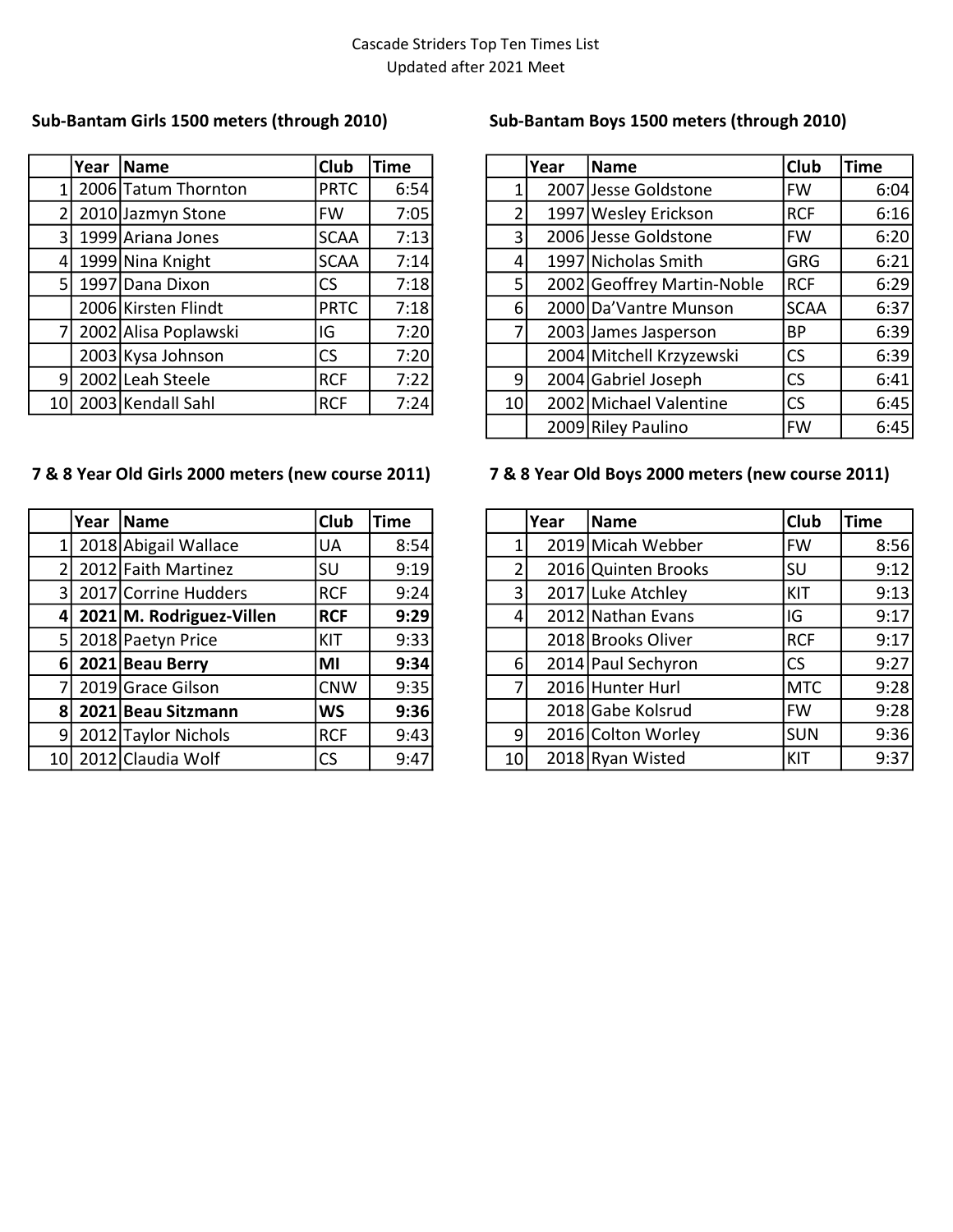|                | Year | <b>Name</b>              | <b>Club</b>              | <b>Time</b> |
|----------------|------|--------------------------|--------------------------|-------------|
| $\mathbf{1}$   |      | 2012 Kate Jendrezak      | SU                       | 11:37       |
| $\overline{2}$ |      | 2021 Elin Beeler         | $\mathsf{CS}\phantom{0}$ | 11:38       |
| 3              |      | 2014 Faith Martinez      | SU                       | 11:40       |
| 4              |      | 2019 Corine Hudders      | <b>RCF</b>               | 11:42       |
| 5              |      | 2014 Taylor Nichols      | <b>RCF</b>               | 11:47       |
| 6              |      | 2019 Jordan Daligcon     | <b>RCF</b>               | 11:51       |
| 7              |      | 2012 Danielle Jaculewicz | <b>RCF</b>               | 11:58       |
| 8              |      | 2019 Paetyn Price        | <b>WE</b>                | 12:04       |
| 9              |      | 2013 Taylor Nichols      | <b>RCF</b>               | 12:06       |
| 10             |      | 2001 Annie Dear          | BP                       | 12:09       |
|                |      | 2013 Faith Martinez      | SU                       | 12:09       |
|                |      | 2019 Emilia Rosouer      | <b>RCF</b>               | 12:09       |

### 9 & 10 Year Old Girls 3000 meters 9 & 10 Year Old Boys 3000 meters

|     | Year | <b>Name</b>              | <b>Club</b> | <b>Time</b> |                | Year | Name                 | <b>Club</b> | <b>Time</b> |
|-----|------|--------------------------|-------------|-------------|----------------|------|----------------------|-------------|-------------|
|     |      | 2012 Kate Jendrezak      | <b>SU</b>   | 11:37       |                |      | 2019 Henry Herb      | <b>RCF</b>  | 11:12       |
|     |      | $2 2021 $ Elin Beeler    | <b>CS</b>   | 11:38       | 2              |      | 2021 Micah Weber     | <b>FW</b>   | 11:14       |
|     |      | 3 2014 Faith Martinez    | <b>SU</b>   | 11:40       | $\overline{3}$ |      | 2018 Hudson Wallace  | <b>UA</b>   | 11:17       |
|     |      | 4 2019 Corine Hudders    | <b>RCF</b>  | 11:42       | 4              |      | 2003 Jacob Pogue     | <b>SHS</b>  | 11:20       |
| 5I. |      | 2014 Taylor Nichols      | <b>RCF</b>  | 11:47       | 5              |      | 2018 Quinten Brooks  | SU          | 11:22       |
| 6I  |      | 2019 Jordan Daligcon     | <b>RCF</b>  | 11:51       | 6              |      | 2005 David Goldstone | IFW         | 11:26       |
|     |      | 2012 Danielle Jaculewicz | <b>RCF</b>  | 11:58       | 7              |      | 2017 Kian Compton    | <b>SC</b>   | 11:27       |
|     |      | 8 2019 Paetyn Price      | <b>WE</b>   | 12:04       | 8              |      | 2012 Gannon Forsberg | <b>CS</b>   | 11:31       |
| 91  |      | 2013 Taylor Nichols      | <b>RCF</b>  | 12:06       |                |      | 2014 Nathan Evans    | <b>SU</b>   | 11:31       |
|     |      | 10 2001 Annie Dear       | <b>BP</b>   | 12:09       | 10             |      | 2017 Connor Ricky    | <b>SU</b>   | 11:34       |

### 11 & 12 Year Old Girls 3000 meters 11 & 12 Year Old Boys 3000 meters

|                | Year | <b>Name</b>            | <b>Club</b> | <b>Time</b> |
|----------------|------|------------------------|-------------|-------------|
| 1              |      | 2011 Sophie Cantine    | SU          | 10:45       |
| $\overline{2}$ |      | 2007 Amy-Eloise Neale  | <b>SNO</b>  | 10:53       |
| 3              |      | 2011 Kat Copeland      | SU          | 10:58       |
| 4              |      | 2011 Nicole Cochran    | <b>SHS</b>  | 10:58       |
| 5              |      | 2012 Katie Thronson    | <b>SM</b>   | 11:01       |
| 6              |      | 2015 Julia David-Smith | SU          | 11:03       |
| 7              |      | 2017 Alyvia Brown      | <b>CS</b>   | 11:08       |
| 8              |      | 2015 Ella Borsheim     | <b>FW</b>   | 11:09       |
| 9              |      | 2018 Ava Borsheim      | FW          | 11:10       |
| 10             |      | 2013 Maya Nichols      | <b>RCF</b>  | 11:13       |
|                |      | 2014 Kate Jendrezak    | SU          | 11:13       |
|                |      | 2017 Ava Borsheim      | FW          | 11:13       |

|                | Year | <b>Name</b>            | <b>Club</b> | <b>Time</b> |                | Year | Name                 | <b>Club</b> | <b>Time</b> |
|----------------|------|------------------------|-------------|-------------|----------------|------|----------------------|-------------|-------------|
|                |      | 2011 Sophie Cantine    | SU          | 10:45       |                |      | 2021 Zach Davis      | <b>RCF</b>  | 10:14       |
|                |      | 2007 Amy-Eloise Neale  | <b>SNO</b>  | 10:53       | 2              |      | 2021 Henry Herb      | <b>RCF</b>  | 10:15       |
| 3 <sup>1</sup> |      | 2011 Kat Copeland      | SU          | 10:58       | $\overline{3}$ |      | 2007 David Goldstone | lFW         | 10:23       |
| 41             |      | 2011 Nicole Cochran    | <b>SHS</b>  | 10:58       | 4              |      | 2012 Sheamus Mahoney | lsM         | 10:28       |
|                |      | 5 2012 Katie Thronson  | <b>SM</b>   | 11:01       | 5              |      | 2001 Drake da Ponte  | IG          | 10:30       |
| 6I.            |      | 2015 Julia David-Smith | lsu         | 11:03       | $6 \mid$       |      | 2019 Connor Rickey   | <b>CS</b>   | 10:38       |
|                |      | 2017 Alyvia Brown      | <b>CS</b>   | 11:08       |                |      | 2021 John Herb Jr.   | <b>RCF</b>  | 10:38       |
|                |      | 8 2015 Ella Borsheim   | FW          | 11:09       | 8 <sup>1</sup> |      | 2007 Jack Pearce     | <b>RCF</b>  | 10:40       |
| 91             |      | 2018 Ava Borsheim      | FW          | 11:10       |                |      | 2014 Brian Martinez  | <b>SU</b>   | 10:40       |
| 10 l           |      | 2013 Maya Nichols      | <b>RCF</b>  | 11:13       | 10l            |      | 2006 David Goldstone | IFW         | 10:41       |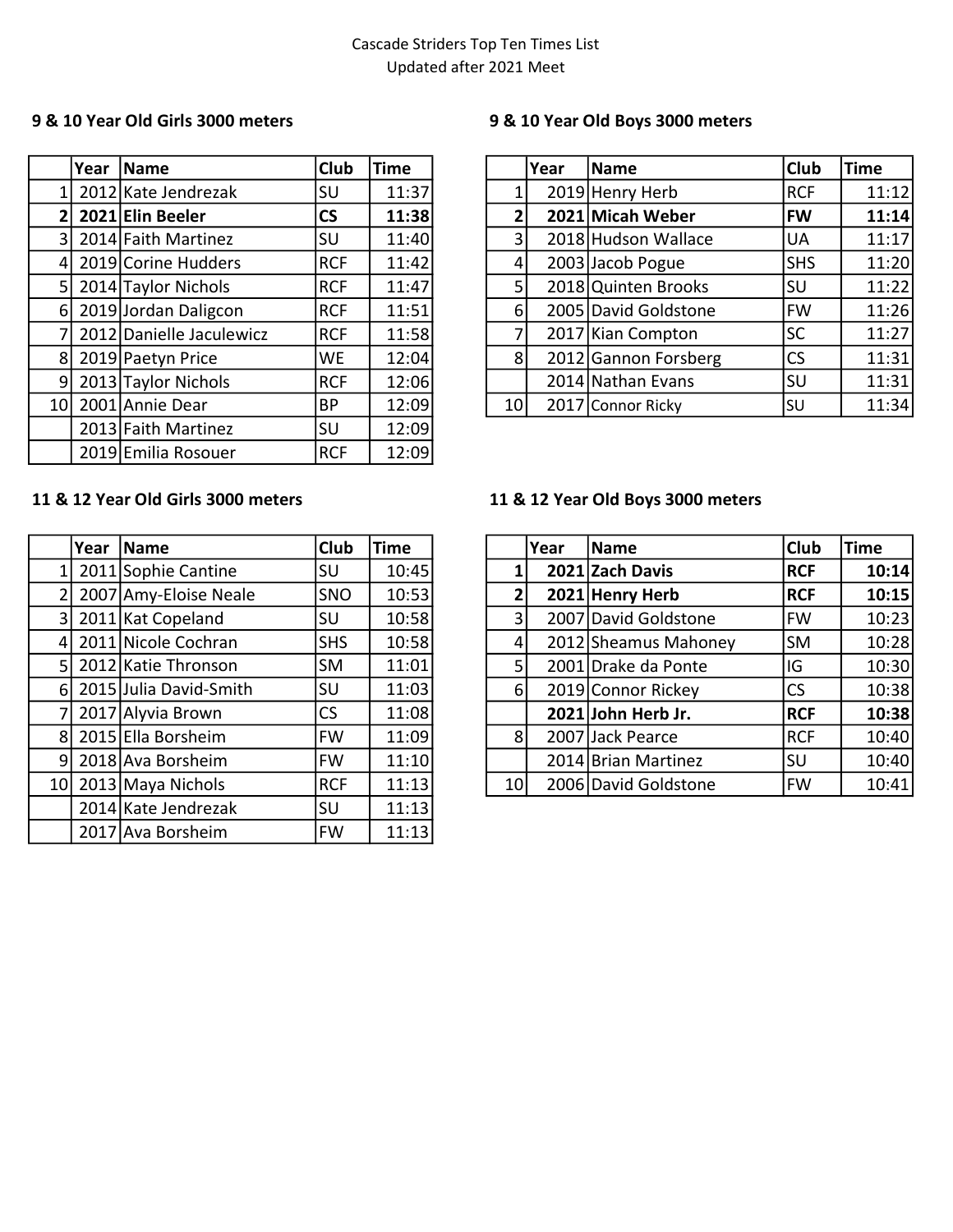|                 | Year | <b>Name</b>           | Club       | <b>Time</b> |
|-----------------|------|-----------------------|------------|-------------|
| 1               |      | 2017 Ella Borsheim    | <b>FW</b>  | 14:27       |
| $\overline{2}$  |      | 2016 Julia Smith      | SU         | 14:28       |
| 3               |      | 2012 Sophie Cantine   | SU         | 14:44       |
| 4               |      | 2011 Mimi Meggison    | <b>WT</b>  | 14:45       |
| 5 <sub>l</sub>  |      | 2019 Ava Borsheim     | <b>FW</b>  | 14:49       |
|                 |      | 2019 Ella Budden      | SU         | 14:49       |
| $\overline{7}$  |      | 2008 Amy-Eloise Neale | SNO        | 14:51       |
| 8               |      | 1997 Jesse McGoughlan | <b>MCP</b> | 14:56       |
| 9               |      | 2008 Chandler Olson   | CS         | 15:00       |
| 10 <sub>1</sub> |      | 2005 Ashlee Sincraugh | <b>FW</b>  | 15:02       |
|                 |      | 2016 Serena Tyrone    | WT         | 15:02       |

### 13 & 14 Year Old Girls 4000 meters 13 & 14 Year Old Boys 4000 meters

|                | Year | <b>Name</b>           | <b>Club</b> | <b>Time</b> |                  | Year | Name                   | <b>Club</b> | <b>Time</b> |
|----------------|------|-----------------------|-------------|-------------|------------------|------|------------------------|-------------|-------------|
|                |      | 2017 Ella Borsheim    | <b>FW</b>   | 14:27       |                  |      | 2013 Gabriel Fendel    | <b>CS</b>   | 13:19       |
|                |      | 2016 Julia Smith      | <b>SU</b>   | 14:28       | 2                |      | 2014 Luke Houser       | <b>CS</b>   | 13:32       |
| 3 <sup>1</sup> |      | 2012 Sophie Cantine   | <b>SU</b>   | 14:44       | $\overline{3}$   |      | 2014 Tyler Tanta       | <b>CS</b>   | 13:48       |
| 41             |      | 2011 Mimi Meggison    | <b>WT</b>   | 14:45       | 4                |      | 1997 Jonathan Manthey  | FW          | 13:49       |
|                |      | 5 2019 Ava Borsheim   | FW          | 14:49       |                  |      | 2016 Brayden Packerd   | <b>SC</b>   | 13:49       |
|                |      | 2019 Ella Budden      | <b>SU</b>   | 14:49       | $6 \overline{6}$ |      | 2018 Will Scheider     | <b>RCF</b>  | 13:50       |
|                |      | 2008 Amy-Eloise Neale | <b>SNO</b>  | 14:51       | 7                |      | 2010 Charlie Barringer | <b>CS</b>   | 13:51       |
| 8 <sup>1</sup> |      | 1997 Jesse McGoughlan | <b>MCP</b>  | 14:56       |                  |      | 2014 Lance Mason       | <b>CS</b>   | 13:51       |
| 91             |      | 2008 Chandler Olson   | <b>CS</b>   | 15:00       |                  |      | 2018 Adrean Tafolla    | <b>SU</b>   | 13:51       |
| 10 l           |      | 2005 Ashlee Sincraugh | FW          | 15:02       | 10l              |      | 2017 Anthony Smith     | <b>SU</b>   | 13:53       |

|                 | Year  Name          | Club        | <b>Time</b> |
|-----------------|---------------------|-------------|-------------|
| 1               | 2005 Lisa Cushing   | <b>FW</b>   | 15:40       |
| 2               | 2007 Ashley Nichols | <b>SRC</b>  | 15:44       |
| 3               | 1999 Amy Lia        | <b>CS</b>   | 16:01       |
| 4               | 1999 Angela Taylor  | <b>SHS</b>  | 16:18       |
| 5               | 2003 Kari Sandoval  | <b>AMHS</b> | 16:30       |
| 6               | 2004 Lisa Cushing   | <b>FW</b>   | 16:43       |
| 7               | 2015 Emily Donnel   | CS          | 17:10       |
| 8               | 2013 Emily Donnel   | <b>CS</b>   | 17:42       |
| 9               | 2012 Lydia Erickson | <b>RCF</b>  | 17:58       |
| 10 <sup>1</sup> | 1999 Megan McCauley | <b>SHS</b>  | 18:02       |

### 17 & 18 Year Old Women 4000 meters 17 & 18 Year Old Men 4000 meters

|                | Year | <b>Name</b>           | <b>Club</b> | <b>Time</b> |                |
|----------------|------|-----------------------|-------------|-------------|----------------|
| 1              |      | 2011 Madison Sullivan | WT          | 18:02       |                |
| $\overline{2}$ |      | 2014 Madison Sullivan | WT          | 18:07       | $\overline{2}$ |
| 3              |      | 2009 Summer Tucker    | <b>CS</b>   | 21:49       | 3              |
| 4              |      |                       |             |             | 4              |
| 5              |      |                       |             |             | 5              |
| 6              |      |                       |             |             | 6              |
|                |      |                       |             |             | 7              |
| 8              |      |                       |             |             | 8              |
| ٩              |      |                       |             |             | 9              |
| 10             |      |                       |             |             | 10             |

### 15 & 16 Year Old Girls 4000 meters 15 & 16 Year Old Boys 4000 meters

|                | Year | Name                | <b>Club</b> | <b>Time</b> |                  | Year | Name               | <b>Club</b> | <b>Time</b> |
|----------------|------|---------------------|-------------|-------------|------------------|------|--------------------|-------------|-------------|
|                |      | 2005 Lisa Cushing   | FW          | 15:40       |                  |      | 2006 Justin Helm   | <b>FWTC</b> | 13:30       |
|                |      | 2007 Ashley Nichols | <b>SRC</b>  | 15:44       | 2                |      | 2004 Lars Wyatt    | <b>CS</b>   | 13:40       |
| 3 <sup>1</sup> |      | 1999 $Amy$ Lia      | <b>CS</b>   | 16:01       | $\overline{3}$   |      | 2015 Jonah Salomon | WT          | 14:02       |
| 4 <sup>1</sup> |      | 1999 Angela Taylor  | <b>SHS</b>  | 16:18       | 4                |      | 2009 Sean Keane    | <b>UA</b>   | 14:10       |
| 51.            |      | 2003 Kari Sandoval  | <b>AMHS</b> | 16:30       | 5                |      | 2003 Doug Holt     | <b>CS</b>   | 14:13       |
| 6I             |      | 2004 Lisa Cushing   | <b>FW</b>   | 16:43       | $6 \overline{6}$ |      | 2003 Lars Wyatt    | <b>CS</b>   | 14:16       |
|                |      | 2015 Emily Donnel   | <b>CS</b>   | 17:10       | 7                |      | 2001 Steven Alkire | <b>AMHS</b> | 14:28       |
| 81             |      | 2013 Emily Donnel   | <b>CS</b>   | 17:42       | 8                |      | 2003 Andrew Riley  | <b>UA</b>   | 14:33       |
| 91             |      | 2012 Lydia Erickson | <b>RCF</b>  | 17:58       | $\overline{9}$   |      | 2001 Brad Jacobson | <b>FW</b>   | 14:35       |
| 10 l           |      | 1999 Megan McCauley | <b>SHS</b>  | 18:02       | 10 <sup>1</sup>  |      | 2006 Morgan Borman | IFW         | 14:37       |

|    | Year | Name                    | <b>Club</b> | <b>Time</b> |                 | Year | <b>Name</b>           | <b>Club</b> | <b>Time</b> |
|----|------|-------------------------|-------------|-------------|-----------------|------|-----------------------|-------------|-------------|
|    |      | 2011 Madison Sullivan   | WT.         | 18:02       |                 |      | 2007 Justin Helm      | <b>FWTC</b> | 13:16       |
|    |      | 2 2014 Madison Sullivan | WT.         | 18:07       |                 |      | 2018 Logan Burk       | KIT         | 13:43       |
|    |      | 3 2009 Summer Tucker    | CS.         | 21:49       | 3               |      | 2000 Patrick Fraley   | <b>RCF</b>  | 14:59       |
| 41 |      |                         |             |             | 4               |      | 2021 Isaiah McMillan  | <b>CS</b>   | 15:42       |
| 5  |      |                         |             |             |                 |      | 1999 Erik Galvan      | <b>FWTC</b> | 15:57       |
| 6  |      |                         |             |             | 6               |      | 2007 Ryan Duchscherer | <b>FWTC</b> | 16:23       |
| 71 |      |                         |             |             |                 |      | 2018 Usman Mozzam     | <b>CS</b>   | 17:28       |
| 8  |      |                         |             |             | 8               |      |                       |             |             |
| 9l |      |                         |             |             | 9               |      |                       |             |             |
| ٥l |      |                         |             |             | 10 <sup>1</sup> |      |                       |             |             |